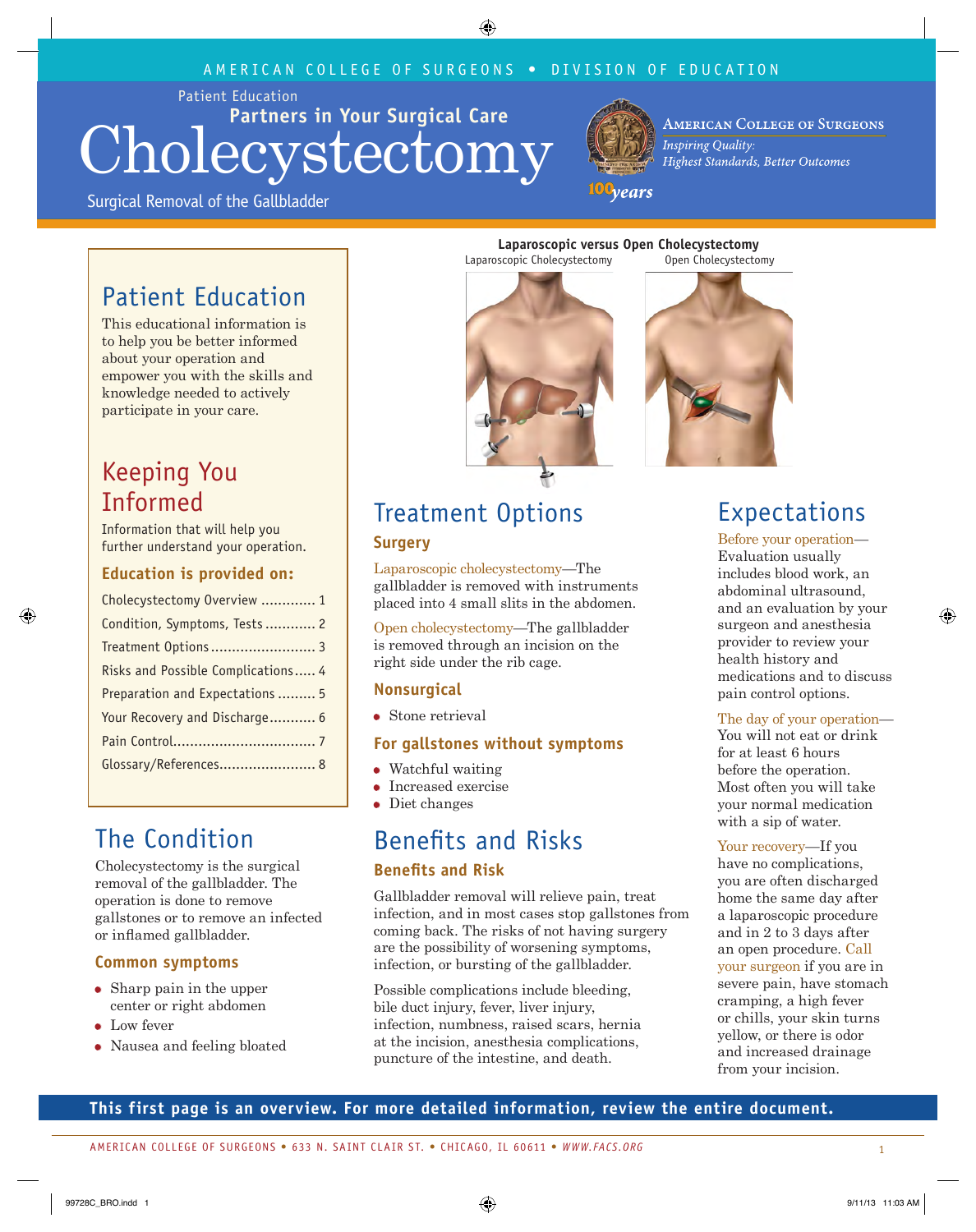# The Condition, Signs and Symptoms, and Diagnostic Tests

## Keeping You Informed

Most people with gallstones do not have symptoms. Eighty percent of people with gallstones go 20 years or longer without symptoms.<sup>1,2</sup>

#### **Gallstones are more common in people who:**

- are Native American
- have a family history of gallstones
- are overweight
- $e$  eat a lot of sugar
- are pregnant
- do not exercise regularly
- **.** lose weight rapidly
- use estrogen to manage menopause<sup>3,4</sup>

Gallbladder pain or biliary colic is usually temporary. It starts in the middle or right side of the abdomen and can last from 30 minutes to 24 hours. The pain may occur after eating a fatty meal.

- Acute cholecystitis pain lasts longer than 6 hours, and there is abdominal tenderness and fever.
- Pain on the right side of the abdomen can also be from ulcers, liver problems, and heart pain.

Standard treatment of acute cholecystitis is intravenous fluids, antibiotics, pain medication, and cholecystectomy.<sup>5</sup>



## The Condition

## **The Gallbladder**

The gallbladder is a small pear-shaped organ under the liver.

The liver makes about 3 to 5 cups of bile every day. Bile is stored in the gallbladder, and when food is eaten, especially fatty foods, the gallbladder squeezes bile out through the cystic duct and into the small intestine.

#### **Gallstones**

The medical term for gallstone formation is cholelithiasis. A gallstone in the common bile duct is called choledocholithiasis. Gallstones in the ducts can block the flow of bile and cause swelling of the gallbladder.

Cholecystitis is inflammation of the gallbladder, which can happen suddenly (acute) or over a longer period of time (chronic).

Perforated gallbladder is a condition when the gallbladder bursts or leaks, which happens only in rare cases but can be life threatening.

Cholecystectomy is the surgical removal of the gallbladder. The most common reason for a cholecystectomy is to remove gallstones that cause biliary colic (acute pain in the abdomen caused by spasm or blockage of the cystic or bile duct).

## Symptoms

The most common symptoms of cholecystitis are:

- Sharp pain in right abdomen
- Low fever
- Nausea and
	- bloating
- Jaundice (yellowing

of the skin) may occur if gallstones are in the common bile duct

## Common Diagnostic Tests **History and Physical Tests (see glossary)**

#### Abdominal ultrasound

This is the most common test to check for gallstones. You may be asked not to eat for 8 hours before the test.

#### Blood tests

- Complete blood count
- Liver function tests
- Coagulation profile

#### HIDA scan, cholescintigraphy

Endoscopic retrograde cholangiogram

Magnetic resonance cholangiopancreatography

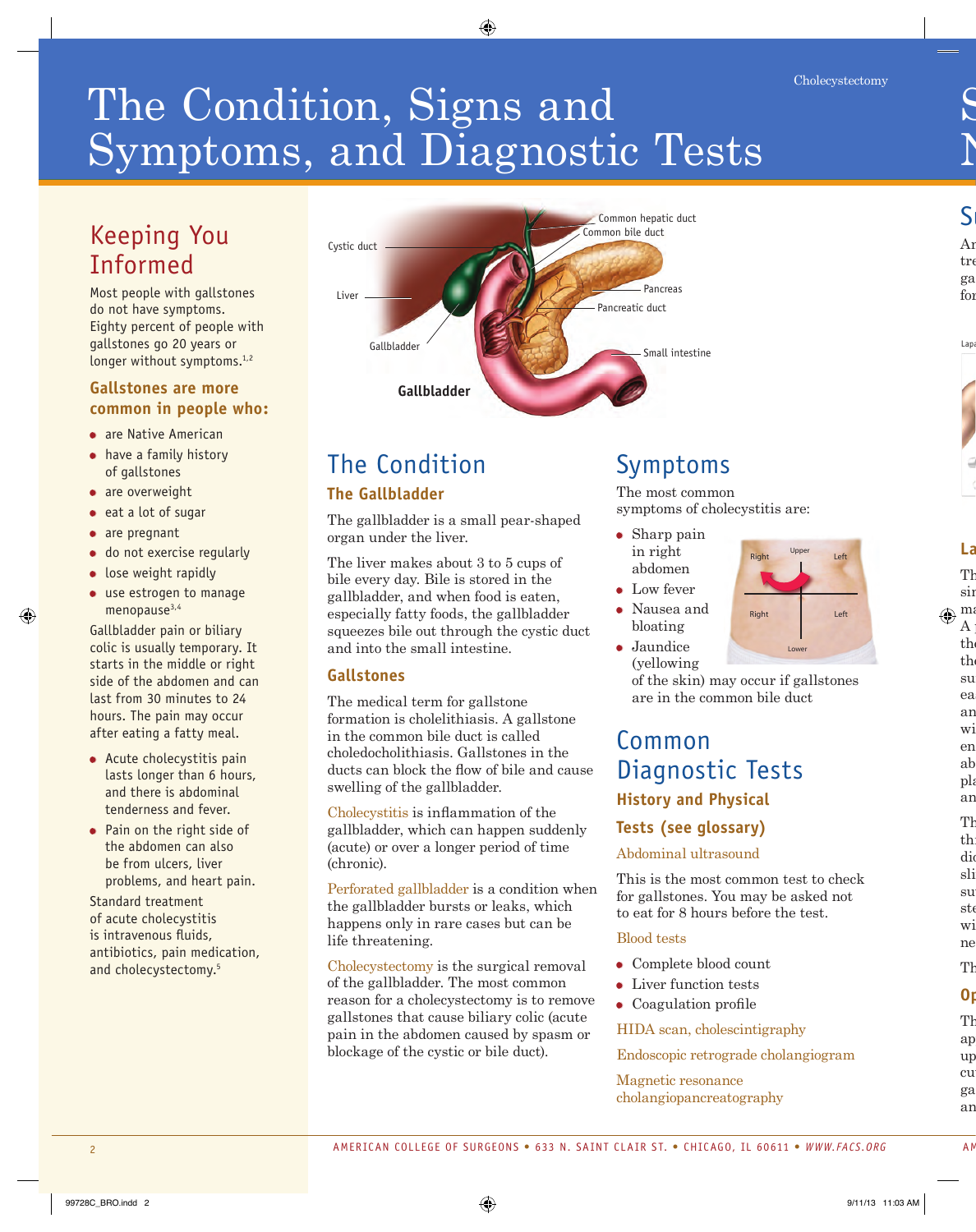## Surgical and Nonsurgical Treatment Cholecystectomy Cholecystectomy

## Surgical Treatment

An operation is the recommended treatment for gallbladder pain from gallstones, and it is the only treatment for acute cholecystitis.

**Laparoscopic versus Open Cholecystectomy Laparoscopic versus Open Cholecystectomy**



## **Laparoscopic Cholecystectomy**

This technique is the most common for simple cholecystectomy. The surgeon will make 4 small incisions in the abdomen. A port (nozzle) is inserted into one of the slits, and carbon dioxide gas inflates the abdomen. This process allows the surgeon to see the gallbladder more easily. A laparoscope is inserted through another port. It looks like a telescope with a light and video camera on the end so the surgeon can see inside the abdomen. Surgical instruments are placed into the other small openings and used to remove the gallbladder.

The surgeon removes the gallbladder through the incision. The carbon dioxide comes out through the small slits and then the sites are closed with sutures, metal clips called staples, or steri-strips. Your surgeon may start with a laparoscopic technique and need to change to an open technique.

The procedure takes about 1 to 2 hours.

## **Open Cholecystectomy**

The surgeon makes an incision approximately 6 inches long in the upper right side of the abdomen and cuts through the fat and muscle to the gallbladder. The gallbladder is removed, and any ducts are clamped off.

The site is stapled or sutured closed, and a small drain may be placed going from the inside to the outside of the abdomen. The drain is usually removed in the hospital. The procedure takes about 1 to 2 hours.

## Procedure Options

Procedures may be done to remove gallstones from the common bile duct.

Laparoscopic transcystic common bile duct stone extraction is performed with insertion of instruments into the abdomen similar to laparoscopic cholecystectomy. The bile duct is entered, and stones are removed directly or with a wire basket.

Endoscopic retrograde cholangiopancreatography is done by inserting an endoscope into your mouth and continuing to pass it through your stomach and then into the common bile duct. Gallstones are removed directly or with a balloon or basket.

Complication rates range from 0 to 9.1 per  $1,000$  procedures.<sup>6</sup>

## Nonsurgical Treatment **Watchful waiting**

If gallstones are seen on your ultrasound but you do not have symptoms, watchful waiting is recommended. $1,2$ 

## **Gallstones only, without cholecystitis**

- Increase your exercise. Exercising 2 to 3 hours a week reduces the risk of gallstones.7,8
- Eat more fruit and vegetables, and eat less foods high in sugars and carbohydrates like donuts, pastry, and white bread.
- Alternative medicine options are available.9

## Keeping You Informed

Conversion rates from a laparoscopic to an open technique are less than 1% for young healthy people.

• The need to convert from a laparoscopic to an open procedure can increase significantly if you are over 65 years, are male, have a history of acute cholecystitis, past abdominal operations, high fever, high bilirubin, repeated gallbladder attacks, and diseases that limit your activity.<sup>5</sup>

## **Questions you should ask**

- What type of procedure is right for me and why?
- How much experience do you have with this procedure?
- Has the procedure been done often at this center?
- Do you know the approximate cost of the procedure?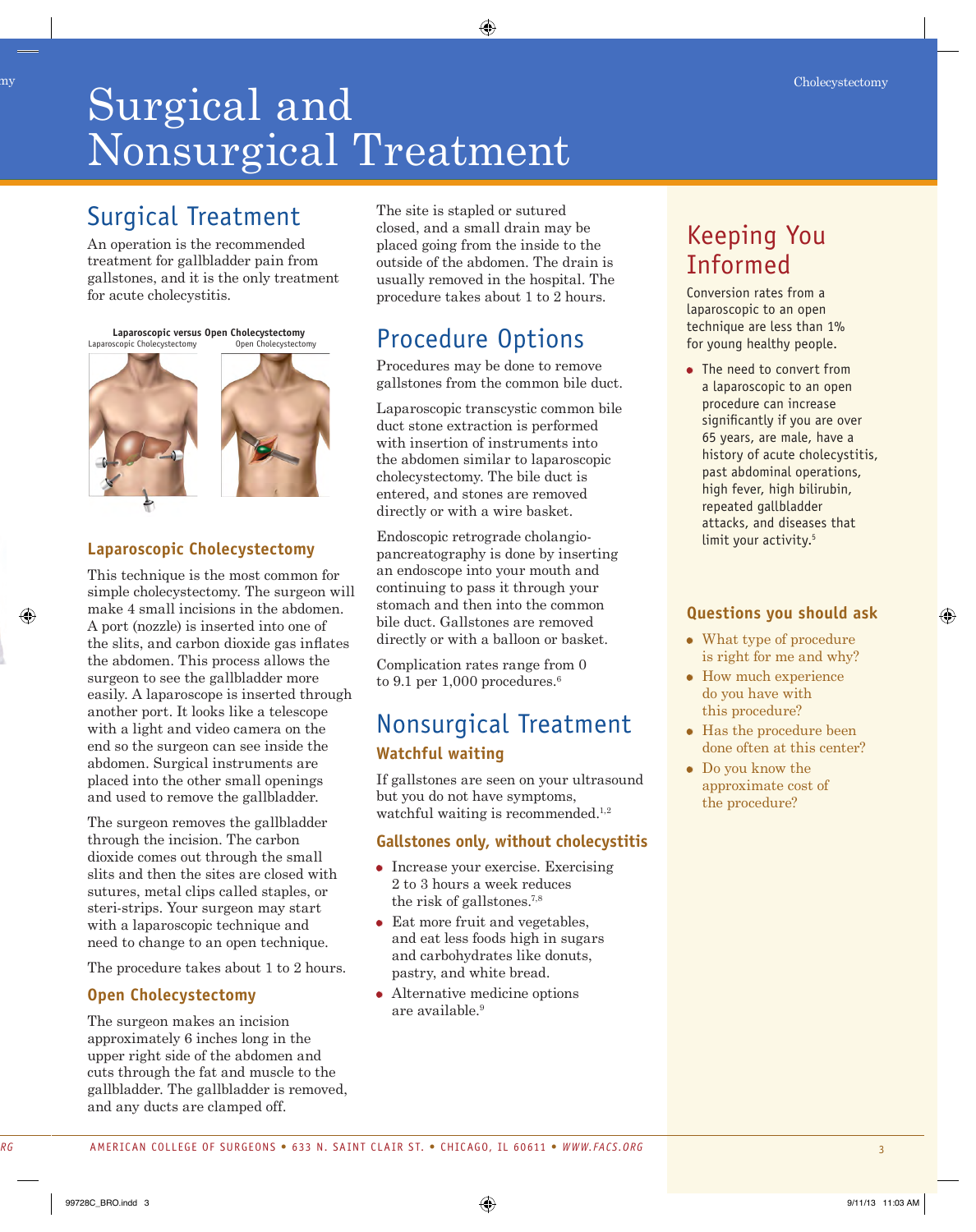# Risks of This Procedure

#### **Your surgeon will do everything possible to minimize risks, but cholecystectomy, like all operations, has risks.**

| <b>The Risk</b>                                    | <b>What Happens</b>                                                                                                                                                                                                            | <b>Keeping You Informed</b>                                                                                                                                                                                                                                                                  |
|----------------------------------------------------|--------------------------------------------------------------------------------------------------------------------------------------------------------------------------------------------------------------------------------|----------------------------------------------------------------------------------------------------------------------------------------------------------------------------------------------------------------------------------------------------------------------------------------------|
| <b>Infection</b>                                   | Infections occur in less than 1 per 1,000<br>patients who have laparoscopic procedures. <sup>5,6,13,14</sup>                                                                                                                   | Your health care team should wash their<br>hands before examining you. Antibiotics<br>are given right before the operation. <sup>5</sup>                                                                                                                                                     |
| <b>Common bile</b><br>duct injury                  | Injury to the bile duct is reported in 1 per 1,000<br>patients for open cholecystectomy and in 1 to 5<br>per 1,000 for laparoscopic cholecystectomy. <sup>5,6,14</sup>                                                         | Your surgeon and nurse will watch for jaundice,<br>fever, and abnormal blood tests. <sup>5</sup> Further<br>testing or surgery may be needed.                                                                                                                                                |
| <b>Bleeding</b>                                    | Bleeding is rare. If you have chronic<br>biliary disease, your liver may not<br>form clotting factors. <sup>5,6,13</sup>                                                                                                       | Your surgeon will check a coagulation profile to<br>monitor for bleeding problems. A blood transfusion<br>usually is not required for cholecystectomy.                                                                                                                                       |
| <b>Bile leakage</b>                                | Bile leakage after surgery is very rare.                                                                                                                                                                                       | Your surgeon will check for fever, monitor labs, and<br>may need to perform other tests such as sonography or<br>endoscopic retrograde cholangiopancreatography (ERCP).                                                                                                                      |
| <b>Retained common</b><br>bile duct stone          | A gallstone may pass after surgery<br>and block the bile from draining. <sup>5</sup>                                                                                                                                           | Your surgeon will check blood tests<br>for your liver function.                                                                                                                                                                                                                              |
| <b>Pneumonia</b>                                   | General anesthesia, lack of deep breathing<br>and movement are possible causes.                                                                                                                                                | Deep breathing exercises can help expand your<br>lungs and prevent complications after surgery. <sup>10</sup>                                                                                                                                                                                |
| <b>Heart problems</b>                              | Heart problems are rare. Cardiac arrhythmias<br>were reported in about 5 per 1,000 patients<br>and heart attack in 1 per 1,000.6,13                                                                                            | Your surgeon may have you see a heart specialist<br>before your operation. Your anesthesia provider is<br>always prepared in advanced cardiac life support.                                                                                                                                  |
| <b>Kidney problems</b>                             | Kidney or urinary problems have been reported<br>in 5 per 1,000 patients. Dehydration and<br>liver problems can increase this risk. <sup>6,13</sup>                                                                            | Your surgeon may give you extra fluids before your<br>operation. <sup>5</sup> Let your nurse know when you urinate.                                                                                                                                                                          |
| Deep vein<br>thrombosis<br>(blood clots)           | No movement during surgery can lead to<br>blood clots forming in the legs. In rare<br>cases the clot can travel to the lungs.                                                                                                  | Your surgeon or nurse will place support or<br>compression (squeezing) stockings on your legs<br>and may give you blood thinning medication.<br>Your job is to get up and walk after surgery.                                                                                                |
| <b>Premature labor</b><br>and fetal loss           | Fetal loss is reported as 40 per 1,000 patients<br>for uncomplicated cholecystectomy and as high<br>as 600 per 1,000 when pancreatitis is present.<br>The risk of preterm labor also increases. <sup>11,12</sup>               | These risks increase with peritonitis<br>(infection of the abdominal cavity).                                                                                                                                                                                                                |
| Injury to the<br>intestines or<br>abdominal organs | Instrument insertion and use during laparoscopic<br>technique can injure the intestines.                                                                                                                                       | The surgeon will use extreme care and continuously<br>watch for any bleeding or bowel contents during the<br>procedure. Patients who are obese or who have a history<br>of past abdominal operations or adhesions make it<br>more difficult to move and manipulate instruments. <sup>5</sup> |
| <b>Death</b>                                       | Death is extremely rare in healthy people<br>and is reported as 0 to 1 per 1,000<br>patients. The risk of death increases with<br>gangrene, a burst gallbladder or severe<br>diseases that limit your activity. <sup>1,6</sup> | Your entire surgical team will review for possible<br>complications and be prepared to decrease all risks.                                                                                                                                                                                   |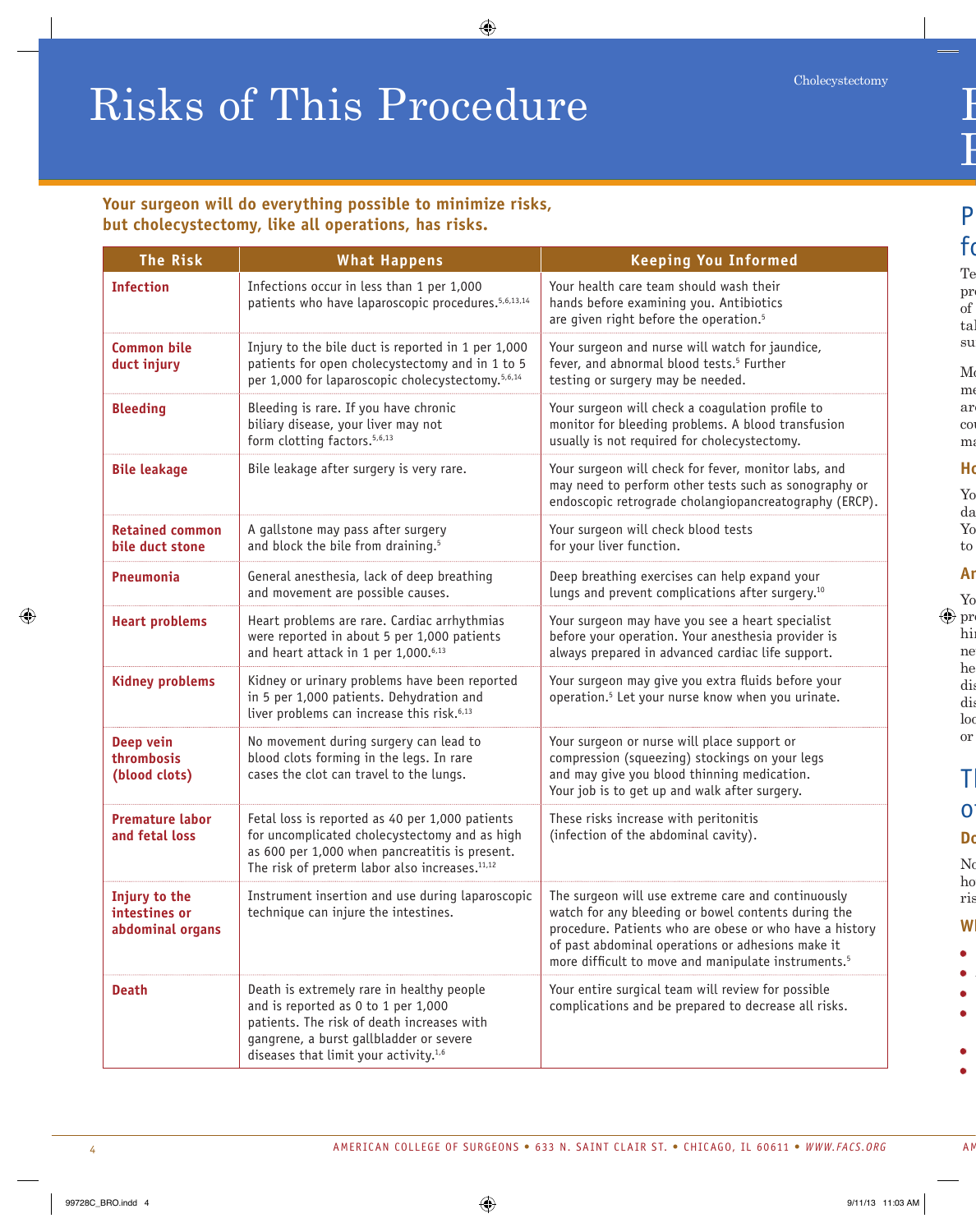## Expectations: Preparation for Your Operation Cholecystectomy Cholecystectomy

## Preparing for Your Operation

Tell your surgeon about other medical problems that you have. Bring a list of all of the medications that you are taking, and show that list to your surgeon and anesthesia provider.

Most often you will take your morning medication with a sip of water. If you are taking blood thinners (Plavix, coumadin, aspirin), your surgeon may ask you to stop taking these.

## **Home Preparation**

You can often go home the same day after a laparoscopic procedure. Your hospital stay will be longer  $(2)$ to 3 days) for an open procedure.

#### **Anesthesia**

You will meet with your anesthesia provider before the operation. Let him or her know if you have allergies, neurologic disease (epilepsy or stroke), heart disease, stomach problems, lung disease (asthma, emphysema), endocrine disease (diabetes, thyroid conditions), loose teeth, or if you smoke, abuse alcohol or drugs, or take any herbs or vitamins.

## The Day of Your Operation **Don't eat or drink**

Not eating or drinking for at least 6 hours before the operation reduces your risk of complications from anesthesia.

## **What to bring**

- Insurance card and identification
- Advance directive (see terms)
- List of medicines
- Personal items such as eyeglasses and dentures
- Loose-fitting comfortable clothes
- Leave jewelry and valuables at home

## What You Can Expect

A bracelet with your name and identification number will be placed on your wrist. Your wristband should be checked by all health care team members before providing any procedures or giving you medication. If you have any allergies, an allergy bracelet should also be placed on your wrist.

An intravenous line (IV) will be started to give your fluids and medication. The medication will make you feel sleepy.

A tube will be placed down your throat to help you breathe during the operation.

Your surgeon will perform your operation and then close your incisions. If you have an open operation, a drain may be placed from the inside of your incision out your abdomen.

After your operation, you will be moved to a recovery room.

## **Preventing Pneumonia**

Movement and deep breathing after your operation can help prevent fluid in your lungs and pneumonia.10

## **Preventing blood clots**

When you have an operation, you are at risk of getting blood clots because of not moving during anesthesia. The longer and more complicated your operation, the greater the risk. Your doctor will know your risk for blood clots, and steps will be taken to prevent them. This may include blood thinning medication and support or compression (squeezing) stockings.

## **Preventing Infection**

- The risk of infection can be lowered if antibiotics are given right before operation and hair is removed at the surgical site with clippers versus shaving.
- All health care providers should wash their hands before examining you.

## Keeping You Informed

## **Questions you should ask**

- What medications should I stop taking before my operation?
- When should I stop taking them?
- Should I take any medicines on the day of my operation?
- What are the risks, problems, and side effects of general anesthesia?
- Do I need antibiotics before surgery?
- What will you do to prevent blood clots?
- If hair has to be removed on my abdomen, how will it be done?
- Did you wash your hands?

## **Deep Breathing**

An effective way to do deep breathing is to breathe deeply and hold for 3 to 5 seconds. Take 5 to 10 deep breaths every hour while you are awake. Young children can do deep breathing by blowing bubbles.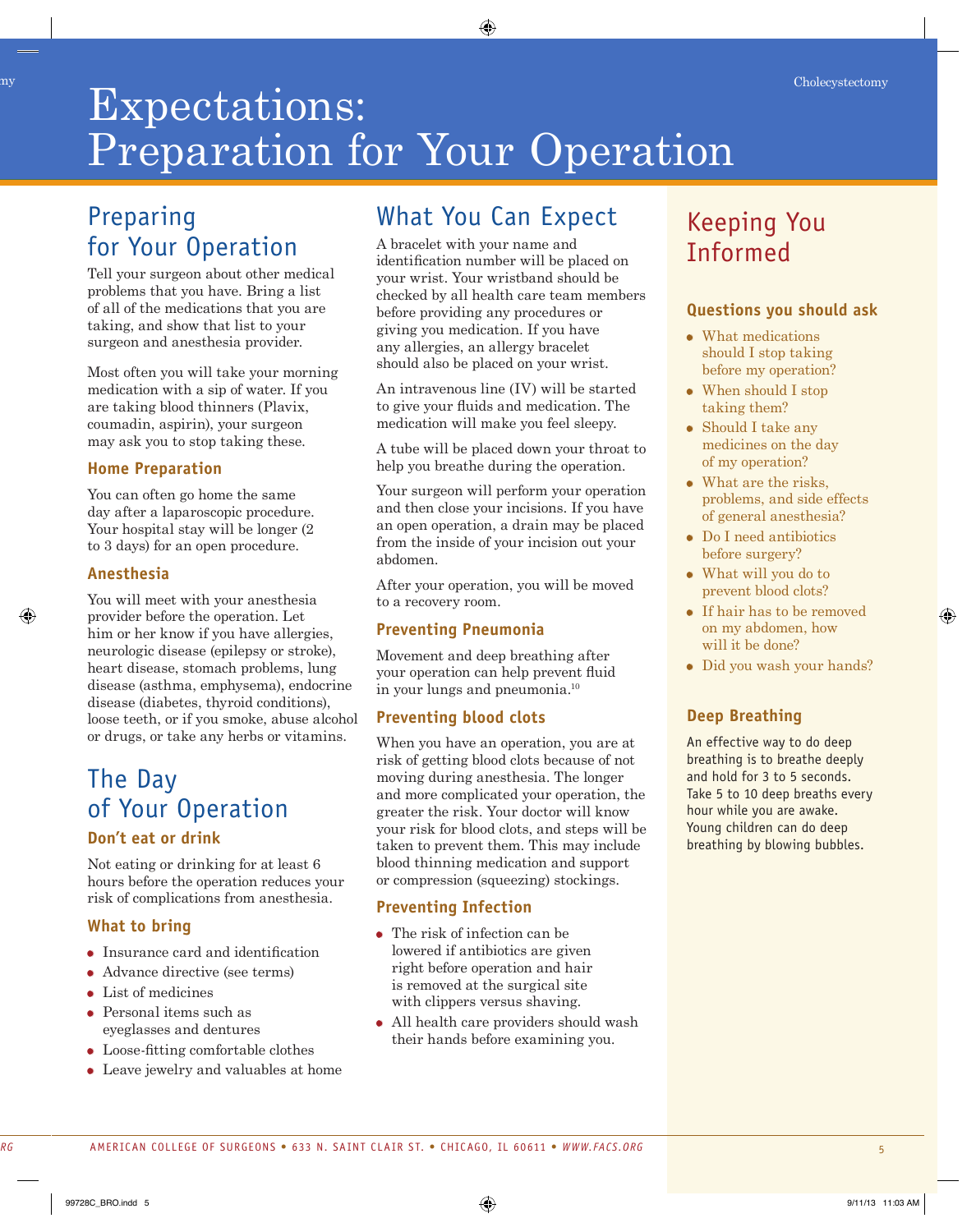# Your Recovery and Discharge



Avoid driving



Steri-strips will fall off or they will be removed during your first office visit



Wash your hands before and after touching near your incision site

## Your Recovery and Discharge **Thinking Clearly**

The anesthesia may cause you to feel different for 2 or 3 days. Do not drive, drink alcohol, or make any big decisions for at least 2 days.

#### **Nutrition**

- When you wake up, you will be able to drink small amounts of liquid. If you are not nauseous, you can begin eating regular foods.
- Continue to drink lots of fluids, usually about 8 to 10 glasses per day.

#### **Activity**

- You will be helped getting out of bed and walking.
- Slowly increase your activity.
- Do not lift or participate in strenuous activity for 3–5 days for laparoscopic and 10–14 days for open procedure.
- Avoid driving until your pain is under control without narcotics.
- You can have sex when you feel ready, usually after your sutures or staples are removed.
- It is normal to feel tired. You may need more sleep than usual.

#### **Work**

You can go back to work when you feel well enough. Discuss the timing with your surgeon.

#### **Wound Care**

- Always wash your hands before and after touching near your incision site.
- Do not soak in a bathtub until your stitches, steri-strips, or staples are removed. You may take a shower after the second postoperative day unless you are told not to.
- Follow your surgeon's instructions on when to change your bandages.
- A small amount of drainage from the incision is normal. If the drainage is thick and yellow or the site is red, you may have an infection so call your surgeon.
- If you have a drain in one of your incisions, it will be taken out when the drainage stops.
- Surgical staples, will be removed during your first office visit.
- Steri-strips will fall off in 7 to 10 days or they will be removed during your first office visit.
- Avoid wearing tight or rough clothing. It may rub your incisions and make it harder for them to heal.
- Protect the new skin, especially from the sun. The sun can burn and cause darker scarring.
- Your scar will heal in about 4 to 6 weeks and will become softer and continue to fade over the next year. Keep the wound site out of the sun or use sunscreen.
- Sensation around your incision will return in a few weeks or months.

#### **Bowel Movements**

- After intestinal surgery, you may have loose watery stools for several days. If watery diarrhea lasts longer than 3 days, contact your surgeon.
- Pain medication (narcotics) can cause constipation. Increase the fiber in your diet with high-fiber foods if you are constipated. Your surgeon may also give you a prescription for a stool softener.

## **High-Fiber Foods**

Food high in fiber include beans, bran cereals and whole grain breads, peas, dried fruit (figs, apricots, and dates), raspberries, blackberries, strawberries, sweet corn, broccoli, baked potatoes with skin, plums, pears, apples, greens, and nuts.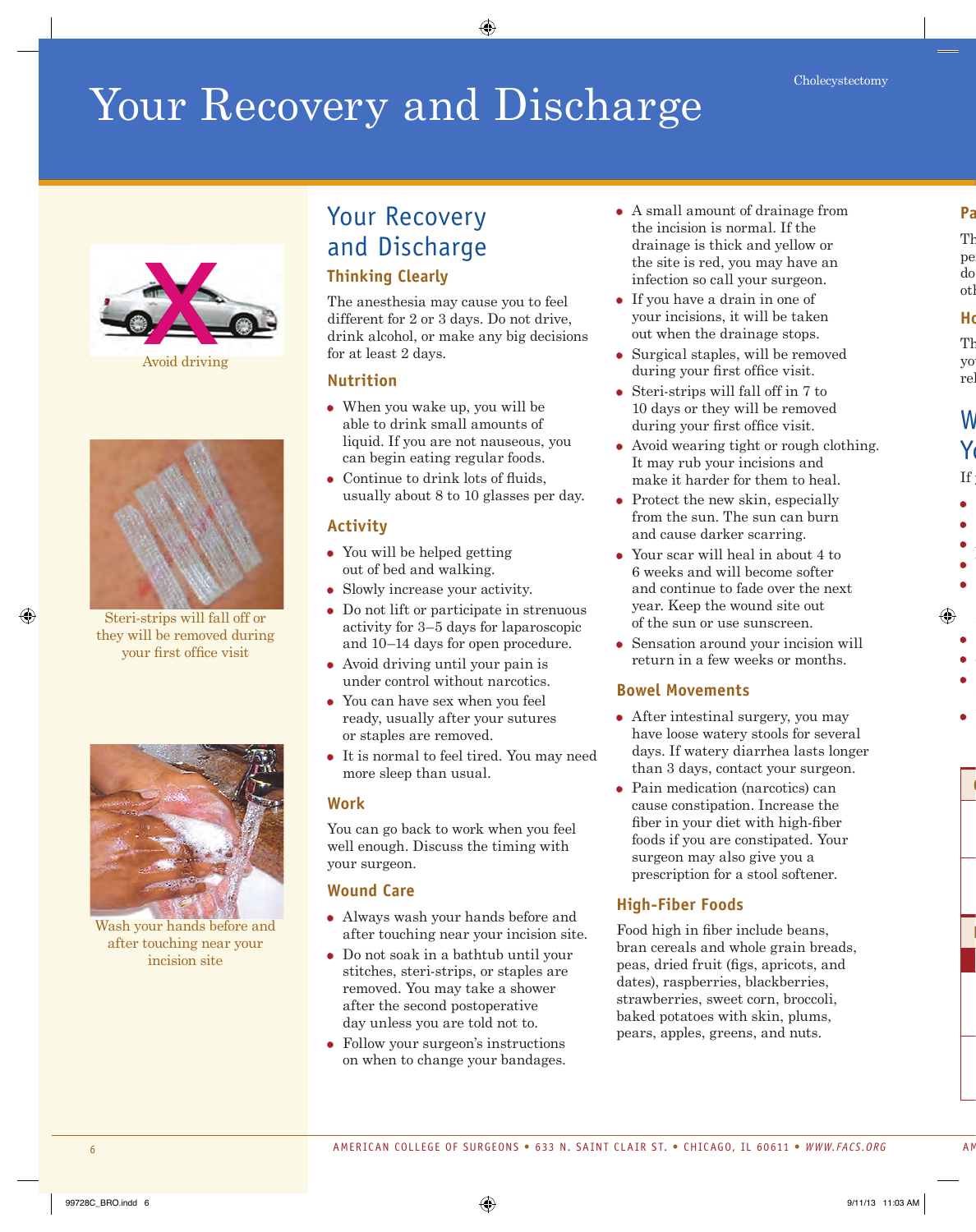#### **Pain**

The amount of pain is different for each person. Some people need only 2 to 3 doses of pain control medication, while others use narcotics for a full week.

#### **Home Medications**

The medicine you need after your operation is usually related to pain control.

## When to Contact Your Surgeon

If you have:

- Pain that will not go away
- Pain that gets worse
- A fever of more than 101°F (38.3ºC)
- Vomiting
- Swelling, redness, bleeding, or bad-smelling drainage from your wound site
- Strong abdominal pain
- Jaundice or yellow skin
- No bowel movement or unable to pass gas for 3 days
- Watery diarrhea lasting longer than 3 days

# **Other Instructions: Follow-up Appointments Who Date Phone**

## Pain Control

Everyone reacts to pain in a different way. A scale from 0 to 10 is often used to measure pain. At a "0," you do not feel any pain. A "10" is the worst pain you have ever felt.

#### **Common Medicines to Control Pain**

Narcotics or opioids are used for severe pain. Some side effects of narcotics are sleepiness; lowered blood pressure, heart rate, and breathing rate; skin rash and itching; constipation; nausea; and difficulty urinating. Some examples of narcotics include morphine, oxycodone, and hydromorphone. Medications are available to control many of the side effects of narcotics.

#### **Non-narcotic Pain Medication**

Most nonopioid pain medications are nonsteroidal anti-inflammatory drugs (NSAIDs). They are used to treat mild pain or combined with a narcotic to treat severe pain. They also can reduce inflammation. Some side effects of NSAIDs are stomach upset, bleeding in the stomach or intestines, and fluid retention. These side effects usually are not seen with short-term use. Examples of NSAIDs include ibuprofen and naproxen.

## **Non-medicine Pain Control**

Distraction helps you focus on other activities instead of your pain. Music, games, and other engaging activities are especially helpful with children in mild pain.

Splinting your stomach by placing a pillow over your abdomen with firm pressure before coughing or movement can help reduce the pain.

Guided imagery helps you direct and control your emotions. Close your eyes and gently inhale and exhale. Picture yourself in the center of somewhere beautiful. Feel the beauty surrounding you and your emotions coming back to your control. You should feel calmer.

## Keeping You Informed

Extreme pain puts extra stress on your body at a time when your body needs to focus on healing. Do not wait until your pain has reached a level "10" or is unbearable before telling your doctor or nurse. It is much easier to control pain before it becomes severe.

## **Laparoscopic Pain**

Following a laparoscopic procedure, pain is sometimes felt in the shoulder. This is due to the gas inserted into your abdomen during the procedure. Moving and walking helps to decrease the gas and the right shoulder pain.<sup>15</sup>



Splinting your stomach



Guided imagery